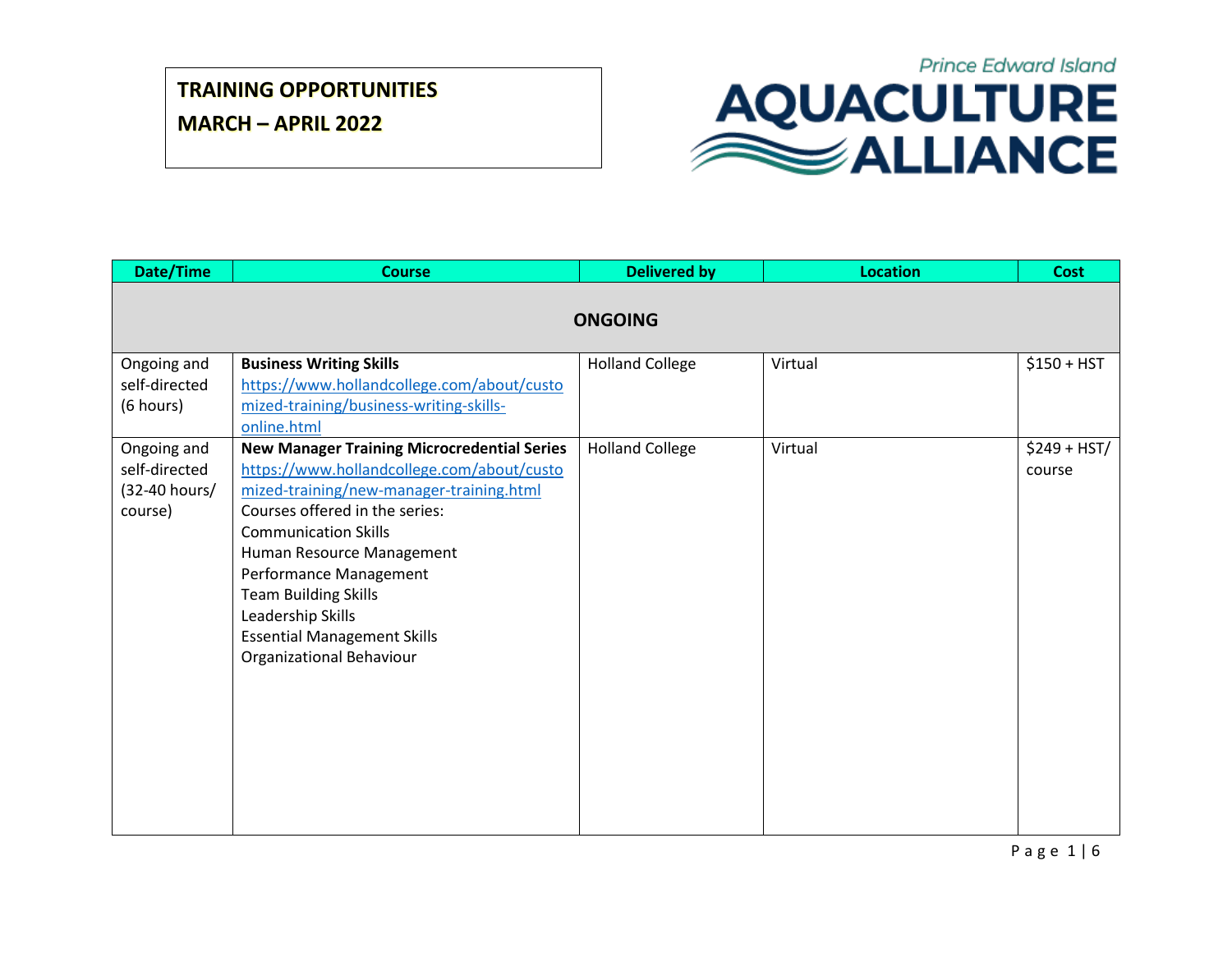**MARCH – APRIL 2022**

| Date/Time             | <b>Course</b>                                                                               | <b>Delivered by</b>                     | <b>Location</b>             | <b>Cost</b>  |
|-----------------------|---------------------------------------------------------------------------------------------|-----------------------------------------|-----------------------------|--------------|
|                       |                                                                                             | <b>MARCH</b>                            |                             |              |
| March 1               | Nuts and Bolts of Business Success (1 of 4                                                  | Riley Shea, Keough                      | Virtual (Zoom)              | <b>FREE</b>  |
| $6 - 8$ pm            | workshops)                                                                                  | O'Brien Shea Chartered                  |                             |              |
|                       | https://ruralactioncentres.ca/event/nuts-bolts-                                             | Professional                            |                             |              |
|                       | of-business-success-4-part-workshop-series-                                                 | Accountants                             |                             |              |
|                       | online-via-zoom/?instance id=467                                                            |                                         |                             |              |
| March 2               | Walk in with a Business Idea, Walk out with a                                               | Ronda Bellefontaine,                    | <b>Mill River Resort</b>    | <b>FREE</b>  |
| $9 am - 12 pm$        | business plan (1 of 2 workshops)                                                            | Like Nobody's Business                  |                             |              |
|                       | https://ruralactioncentres.ca/event/walk-in-                                                |                                         |                             |              |
|                       | with-a-business-idea-walk-out-with-a-                                                       |                                         |                             |              |
|                       | business-plan-2-part-workshop-in-                                                           |                                         |                             |              |
|                       | person/?instance id=471                                                                     |                                         |                             | \$600        |
| March $1-$<br>March 2 | <b>Food Safety Course: Advanced HACCP</b><br>https://atlanticfood.ca/events/foodsafetycours | Food and Beverage<br>Atlantic - Goranka | Virtual                     | (\$450 for   |
|                       | eadvancedhaccp/                                                                             | Platisa                                 |                             | members)     |
| March 2-3             | <b>Standard First Aid and CPR-C/AED</b>                                                     | <b>Island First Aid Services</b>        | 14 Myrtle Street, Stratford | $$115 + HST$ |
| $9$ am $-$ 4:30 pm    | https://store.islandfirstaid.ca/products/standa                                             |                                         |                             |              |
|                       | rd-first-aid-cpr-c-aed/316532000009166027                                                   |                                         |                             |              |
| March 5-6             | <b>Standard First Aid and CPR-C/AED</b>                                                     | <b>Island First Aid Services</b>        | 14 Myrtle Street, Stratford | $$115 + HST$ |
| $9$ am $-$ 4:30 pm    | https://store.islandfirstaid.ca/products/standa                                             |                                         |                             |              |
|                       | rd-first-aid-cpr-c-aed/316532000009166027                                                   |                                         |                             |              |
| March 8               | Nuts and Bolts of Business Success (2 of 4                                                  | Riley Shea, Keough                      | Virtual (Zoom)              | <b>FREE</b>  |
| $6 - 8$ pm            | workshops)                                                                                  | O'Brien Shea Chartered                  |                             |              |
|                       | https://ruralactioncentres.ca/event/nuts-bolts-                                             | Professional                            |                             |              |
|                       | of-business-success-4-part-workshop-series-                                                 | Accountants                             |                             |              |
|                       | online-via-zoom/?instance id=468                                                            |                                         |                             |              |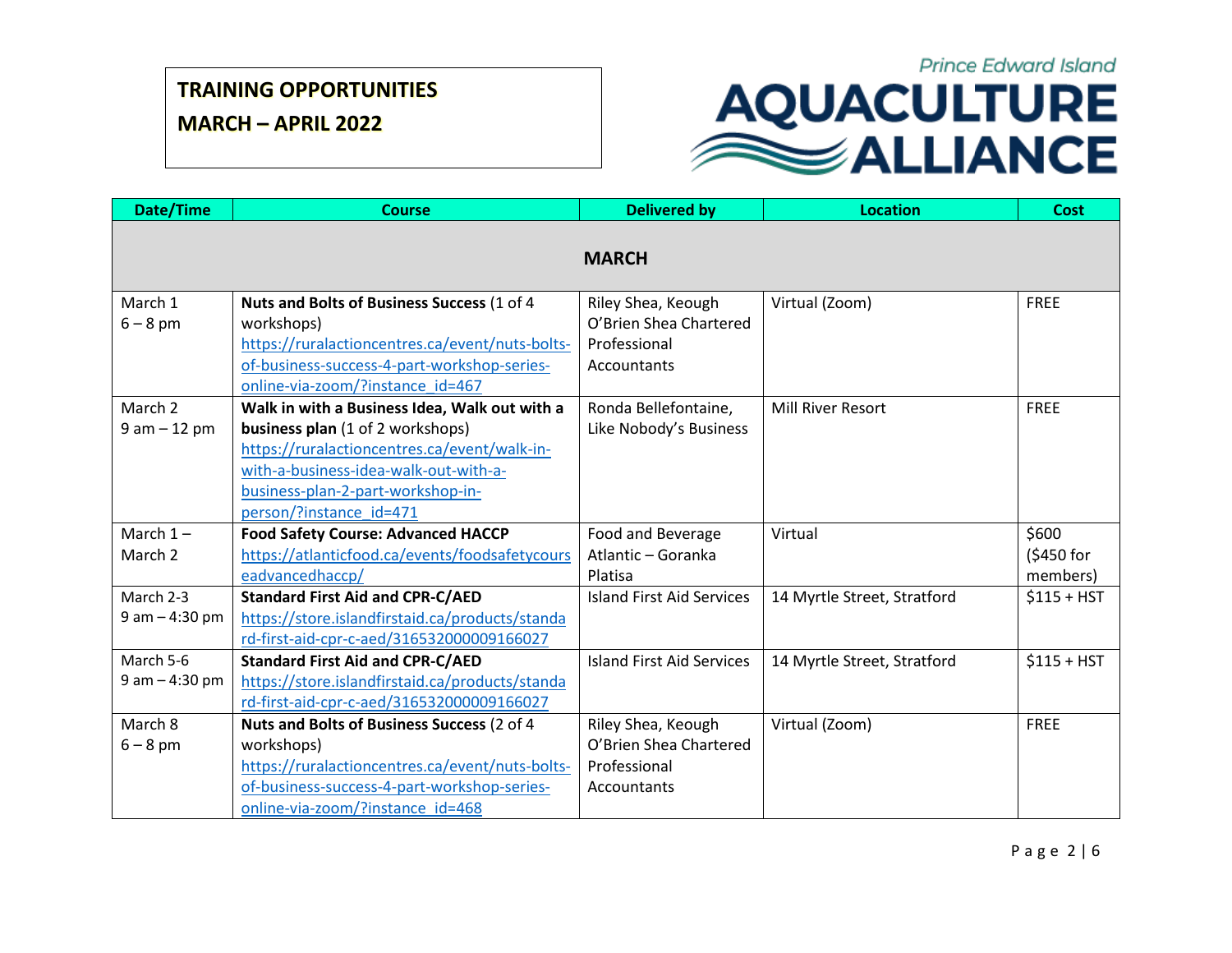**MARCH – APRIL 2022**

## **Prince Edward Island** AQUACULTURE

| <b>Date/Time</b>   | <b>Course</b>                                   | <b>Delivered by</b>              | <b>Location</b>             | <b>Cost</b>  |
|--------------------|-------------------------------------------------|----------------------------------|-----------------------------|--------------|
| March 8            | <b>Exploring Positivity and Optimism</b>        | <b>CMHA PEI</b>                  | Virtual (Zoom)              | <b>FREE</b>  |
| 7-8:30 pm          | https://pei.cmha.ca/wp-                         |                                  |                             |              |
|                    | content/uploads/2022/02/Winter-2022-            |                                  |                             |              |
|                    | Online-CMHA-PEI-Learning-Hub-Calendar.pdf       |                                  |                             |              |
| March 9            | Walk in with a Business Idea, Walk out with a   | Ronda Bellefontaine,             | <b>Mill River Resort</b>    | <b>FREE</b>  |
| $9 am - 12 pm$     | <b>business plan</b> (2 of 2 workshops)         | Like Nobody's Business           |                             |              |
|                    | https://ruralactioncentres.ca/event/walk-in-    |                                  |                             |              |
|                    | with-a-business-idea-walk-out-with-a-           |                                  |                             |              |
|                    | business-plan-2-part-workshop-in-               |                                  |                             |              |
|                    | person/?instance id=472                         |                                  |                             |              |
| March 9            | <b>Blended Standard First Aid and CPR-C/AED</b> | <b>Island First Aid Services</b> | 14 Myrtle Street, Stratford | $$115 + HST$ |
| $9$ am $-$ 4:30 pm | (online component before day in classroom)      |                                  |                             |              |
|                    | https://store.islandfirstaid.ca/products/de583  |                                  |                             |              |
|                    | 6a73d/316532000012350535                        |                                  |                             |              |
| March 15           | Nuts and Bolts of Business Success (3 of 4      | Riley Shea, Keough               | Virtual (Zoom)              | <b>FREE</b>  |
| $6 - 8$ pm         | workshops)                                      | O'Brien Shea Chartered           |                             |              |
|                    | https://ruralactioncentres.ca/event/nuts-bolts- | Professional                     |                             |              |
|                    | of-business-success-4-part-workshop-series-     | Accountants                      |                             |              |
|                    | online-via-zoom/?instance id=469                |                                  |                             |              |
| March 15-16        | <b>Standard First Aid and CPR-C/AED</b>         | <b>Island First Aid Services</b> | 14 Myrtle Street, Stratford | $$115 + HST$ |
| $9$ am $-$ 4:30 pm | https://store.islandfirstaid.ca/products/standa |                                  |                             |              |
|                    | rd-first-aid-cpr-c-aed/316532000009166027       |                                  |                             |              |
| March 16           | <b>Health and Safety Committee Basics</b>       | <b>Workers Compensation</b>      | Virtual (Zoom)              | <b>FREE</b>  |
| $9 - 10$ am        | http://www.wcb.pe.ca/DocumentManagemen          | <b>Board</b>                     |                             |              |
|                    | t/Document/pub ohsworkshopschedule.pdf          |                                  |                             |              |
| March 18           | <b>Blended Standard First Aid and CPR-C/AED</b> | <b>Island First Aid Services</b> | 14 Myrtle Street, Stratford | $$115 + HST$ |
| $9$ am $-$ 4:30 pm | (online component before day in classroom)      |                                  |                             |              |
|                    | https://store.islandfirstaid.ca/products/de583  |                                  |                             |              |
|                    | 6a73d/316532000012350535                        |                                  |                             |              |

P a g e 3 | 6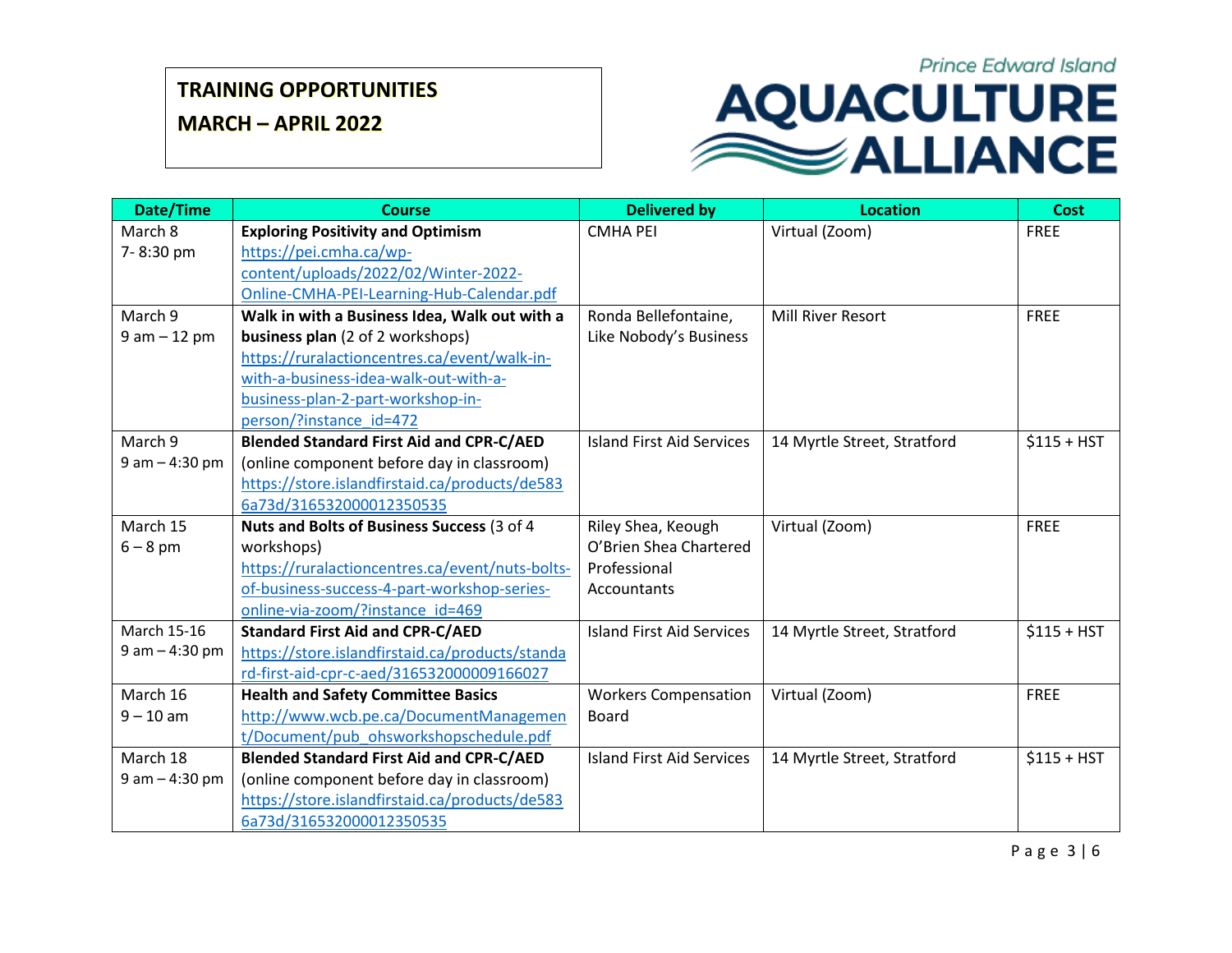**MARCH – APRIL 2022**

| Date/Time          | <b>Course</b>                                        | <b>Delivered by</b>              | <b>Location</b>             | <b>Cost</b>  |
|--------------------|------------------------------------------------------|----------------------------------|-----------------------------|--------------|
| March 22           | <b>Financial Success Series: Taxes, Taxes, Taxes</b> | <b>CBDC - Rodney Payne</b>       | Webinar                     | <b>FREE</b>  |
| $9 - 11$ am        | https://www.cbdc.ca/en/events/financial-             |                                  |                             |              |
|                    | success-series-webinar-taxes-taxes-taxes             |                                  |                             |              |
| March 22           | <b>Blended Standard First Aid and CPR-C/AED</b>      | <b>Island First Aid Services</b> | 14 Myrtle Street, Stratford | $$115 + HST$ |
| $9$ am $-$ 4:30 pm | (online component before day in classroom)           |                                  |                             |              |
|                    | https://store.islandfirstaid.ca/products/de583       |                                  |                             |              |
|                    | 6a73d/316532000012350535                             |                                  |                             |              |
| March 22           | Incident Investigations *NEW*                        | <b>Workers Compensation</b>      | Virtual (Zoom)              | <b>FREE</b>  |
| 11 am $-12$ pm     | http://www.wcb.pe.ca/DocumentManagemen               | <b>Board</b>                     |                             |              |
|                    | t/Document/pub ohsworkshopschedule.pdf               |                                  |                             |              |
|                    |                                                      |                                  |                             |              |
| March 22           | Nuts and Bolts of Business Success (4 of 4           | Riley Shea, Keough               | Virtual (Zoom)              | <b>FREE</b>  |
| $6 - 8$ pm         | workshops)                                           | O'Brien Shea Chartered           |                             |              |
|                    | https://ruralactioncentres.ca/event/nuts-bolts-      | Professional                     |                             |              |
|                    | of-business-success-4-part-workshop-series-          | Accountants                      |                             |              |
|                    | online-via-zoom/?instance_id=470                     |                                  |                             |              |
| March 23           | Hire for Talent - Leading Inclusion Webinar          | Sean McEwen                      | Virtual (Zoom)              | <b>FREE</b>  |
| $12 - 1$ pm        | https://ruralactioncentres.ca/event/hire-for-        |                                  |                             |              |
|                    | talent-leading-inclusion-                            |                                  |                             |              |
|                    | webinar/?instance id=464                             |                                  |                             |              |
| <b>March 26-27</b> | <b>Standard First Aid and CPR-C/AED</b>              | <b>Island First Aid Services</b> | 14 Myrtle Street, Stratford | $$115 + HST$ |
| $9$ am $-$ 4:30 pm | https://store.islandfirstaid.ca/products/standa      |                                  |                             |              |
|                    | rd-first-aid-cpr-c-aed/316532000009166027            |                                  |                             |              |
|                    |                                                      |                                  |                             |              |
| March 30-31        | <b>Standard First Aid and CPR-C/AED</b>              | <b>Island First Aid Services</b> | 14 Myrtle Street, Stratford | $$115 + HST$ |
| $9$ am $-$ 4:30 pm | https://store.islandfirstaid.ca/products/standa      |                                  |                             |              |
|                    | rd-first-aid-cpr-c-aed/316532000009166027            |                                  |                             |              |
|                    |                                                      |                                  |                             |              |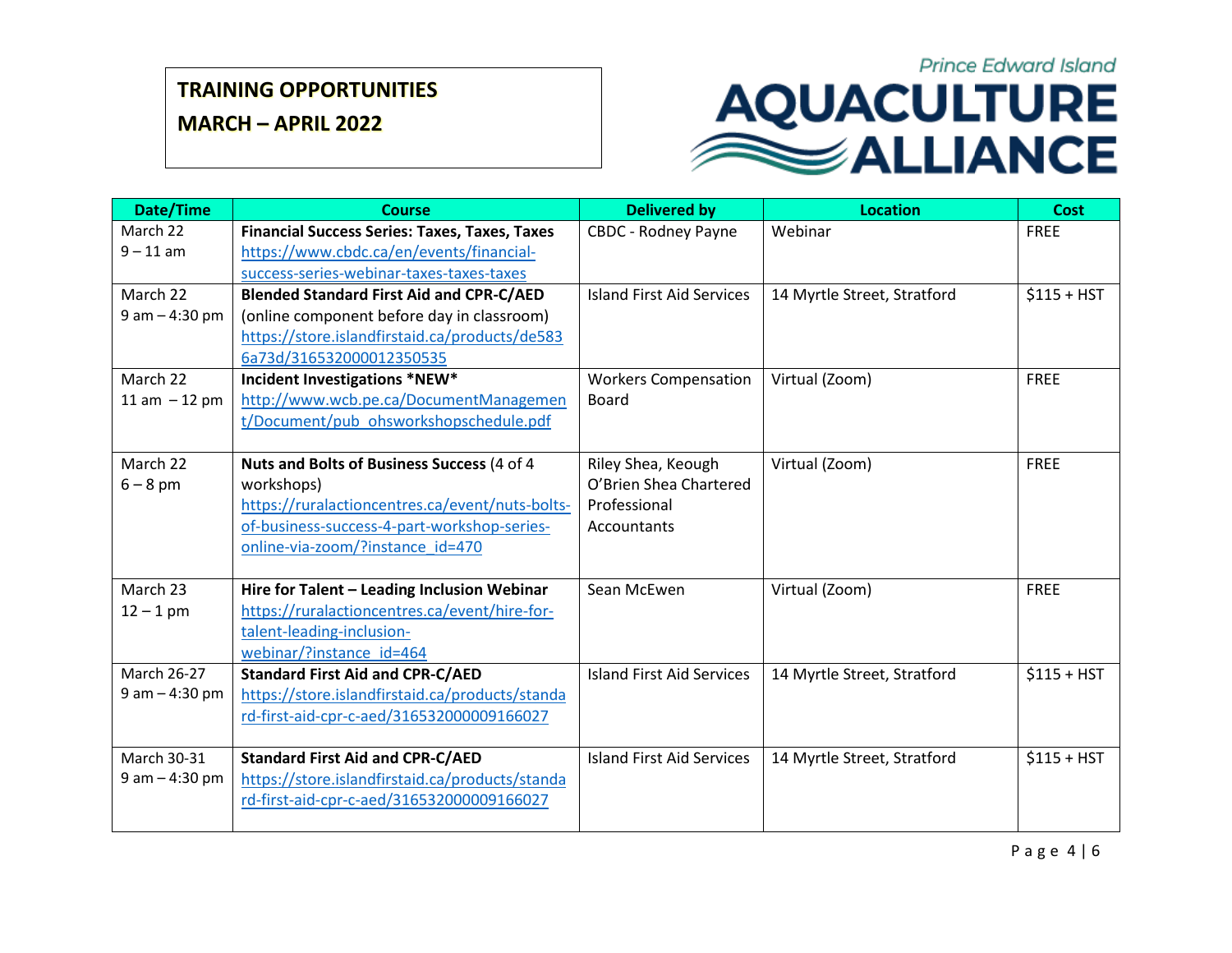**MARCH – APRIL 2022**

| Date/Time                         | <b>Course</b>                                                                                                                                                               | <b>Delivered by</b>              | <b>Location</b>              | Cost         |
|-----------------------------------|-----------------------------------------------------------------------------------------------------------------------------------------------------------------------------|----------------------------------|------------------------------|--------------|
|                                   |                                                                                                                                                                             | <b>APRIL</b>                     |                              |              |
| April 5<br>$6 - 8:30$ pm          | Successful Business Plan Workshops (1 of 4)<br>https://ruralactioncentres.ca/event/successful-                                                                              | Cathy Rose                       | Montague Rural Action Centre | <b>FREE</b>  |
| April 6<br>$9 - 10$ am            | business-plan-workshops-4/?instance id=481<br><b>Workplace Harassment Regulations</b><br>http://www.wcb.pe.ca/DocumentManagemen<br>t/Document/pub ohsworkshopschedule.pdf   | <b>WCB</b>                       | Virtual (Zoom)               | <b>FREE</b>  |
| April 7<br>$9$ am $-$ 4:30 pm     | <b>Blended Standard First Aid and CPR-C/AED</b><br>(online component before day in classroom)<br>https://store.islandfirstaid.ca/products/de583<br>6a73d/316532000012350535 | <b>Island First Aid Services</b> | 14 Myrtle Street, Stratford  | $$115 + HST$ |
| April 9-10<br>$9$ am $-$ 4:30 pm  | <b>Standard First Aid and CPR-C/AED</b><br>https://store.islandfirstaid.ca/products/standa<br>rd-first-aid-cpr-c-aed/316532000009166027                                     | <b>Island First Aid Services</b> | 14 Myrtle Street, Stratford  | $$115 + HST$ |
| April 12<br>$11 am - 12 pm$       | Young Worker Safety: Changing the Culture<br>http://www.wcb.pe.ca/DocumentManagemen<br>t/Document/pub_ohsworkshopschedule.pdf                                               | <b>WCB</b>                       | Virtual (Zoom)               | <b>FREE</b>  |
| April 12<br>$6 - 8:30$ pm         | Successful Business Plan Workshops (2 of 4)<br>https://ruralactioncentres.ca/event/successful-<br>business-plan-workshops-4/?instance id=495                                | Cathy Rose                       | Montague Rural Action Centre | <b>FREE</b>  |
| April 12-13<br>$9$ am $-$ 4:30 pm | <b>Standard First Aid and CPR-C/AED</b><br>https://store.islandfirstaid.ca/products/standa<br>rd-first-aid-cpr-c-aed/316532000009166027                                     | <b>Island First Aid Services</b> | 14 Myrtle Street, Stratford  | $$115 + HST$ |